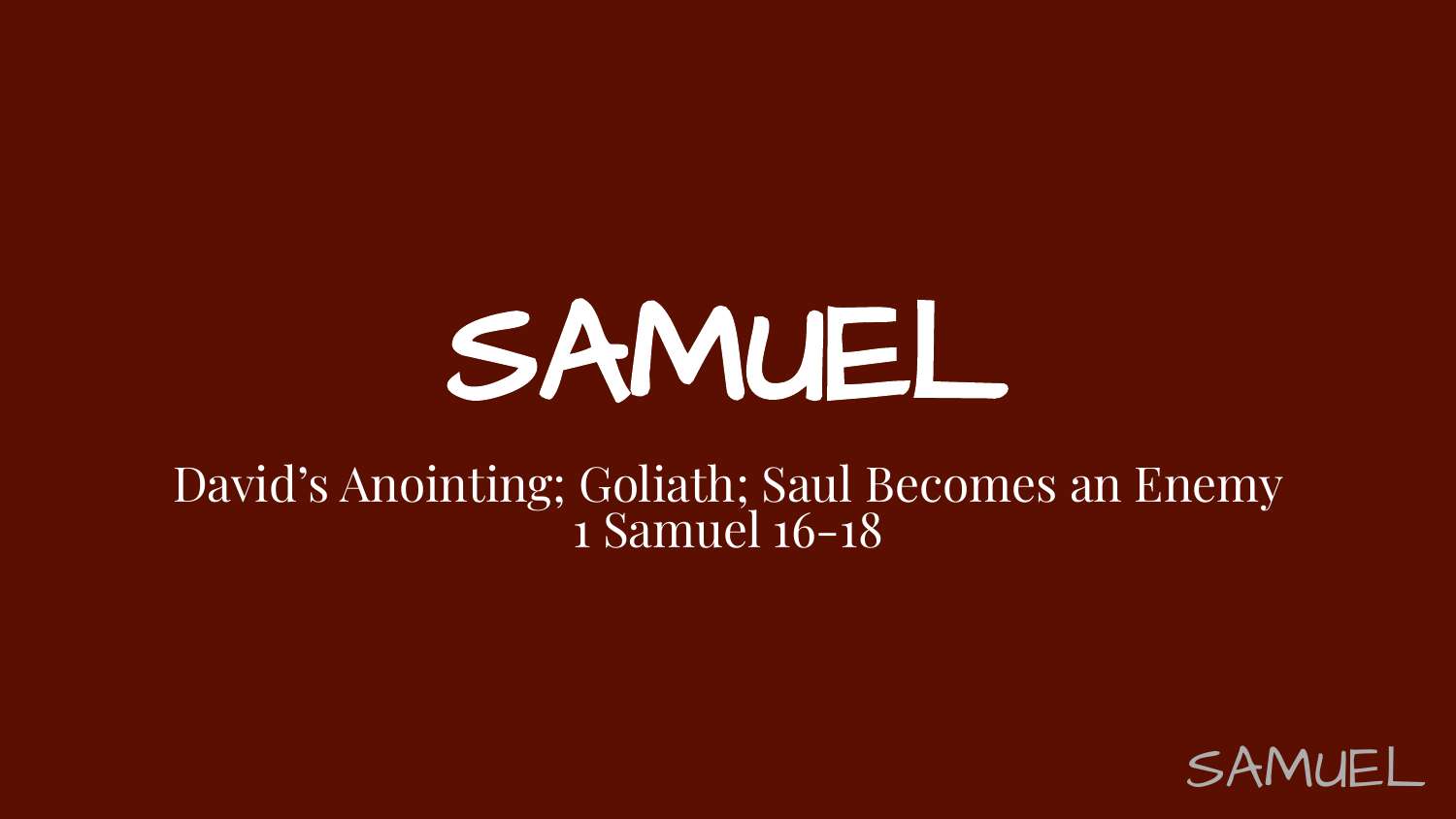#### 1 Samuel 16

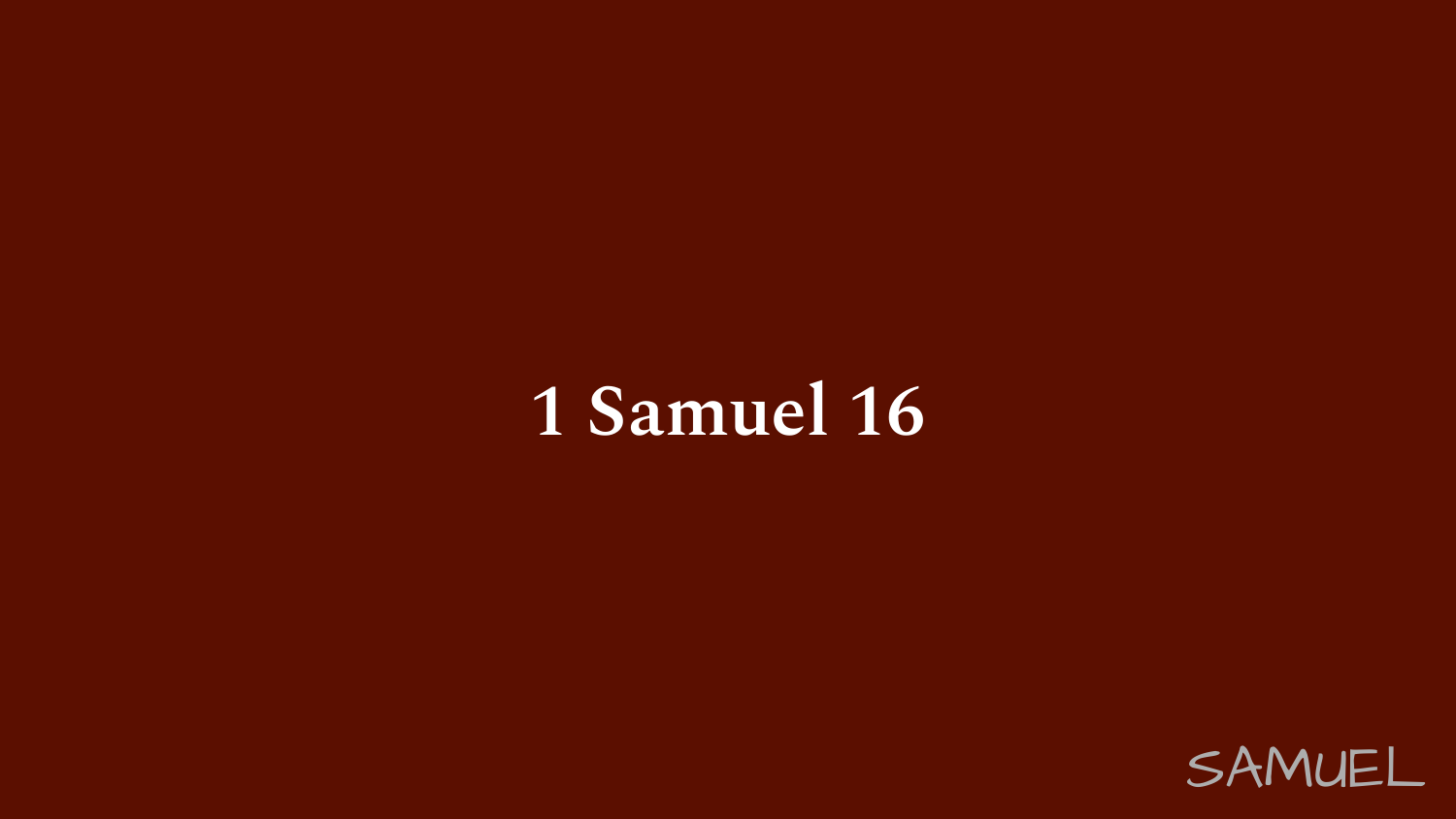#### **Samuel's Mourning → Action**

- Samuel has mourned over the failure of Saul
	- God calls Samuel to action
- The first anointed one failed
	- He had rejected God's authority structure
	- His repentance had been disingenuous
- $\bullet$  The next anointed one will not fail
	- He will accept God's authority
	- He will genuinely repent

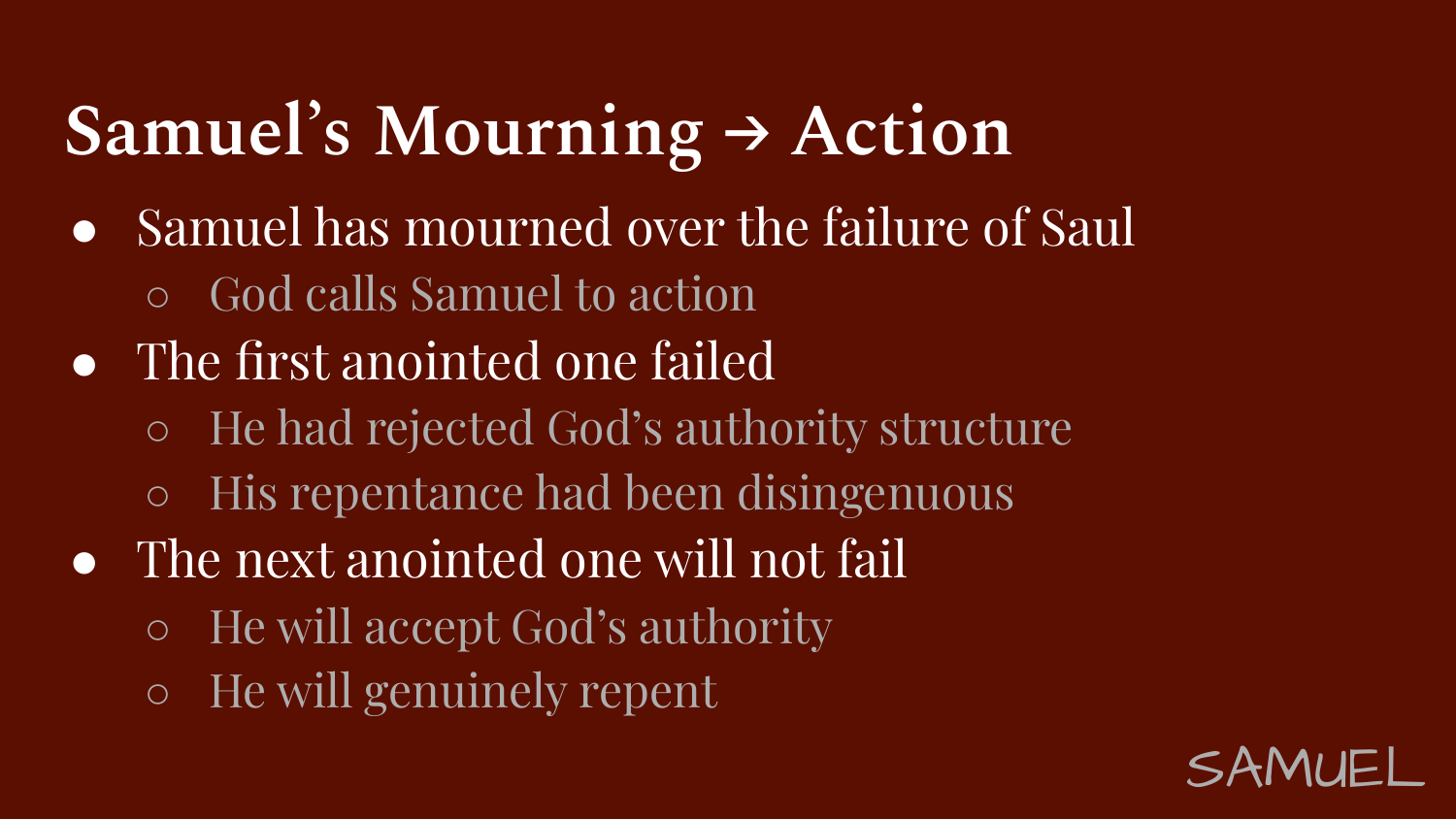# **Yahweh's Eyesight**

- Jesse's 7 sons pass before Samuel
	- Samuel intends to choose Eliab
	- God says, "Do not consider his appearance or his height, for I have rejected him. The Lord does not look at the things man looks at. Man looks at the outward appearance, but the Lord looks at the heart."
- God sees what we cannot see
	- In others or in ourselves

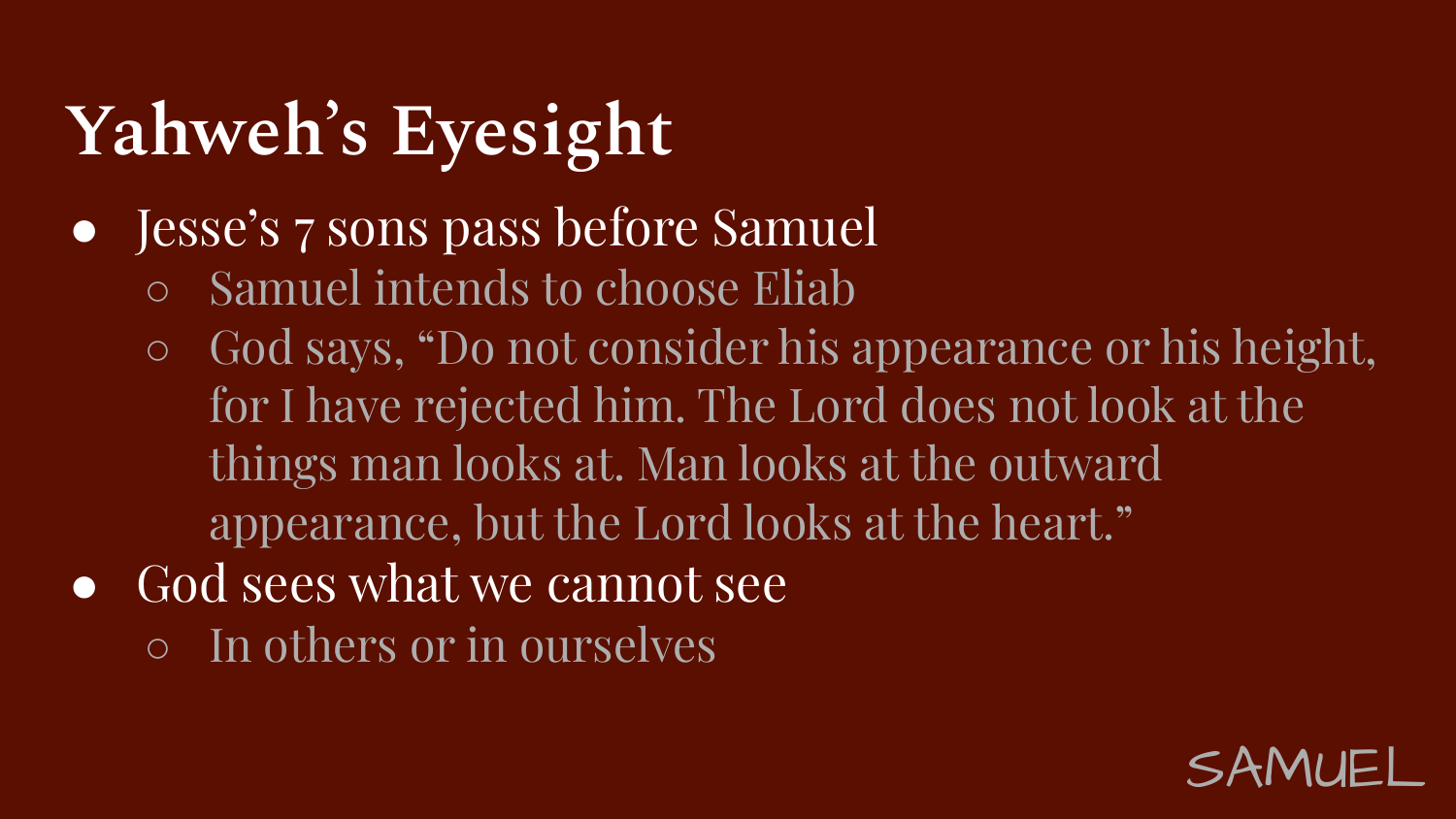# **David's Anointing**

- Private ceremony
	- David seems willing, unlike Saul who hid
- Anointing
	- Symbolic of God's Spirit coming upon the chosen
	- "...and the Spirit of God rushed upon <Saul>, and he prophesied among them" (1 Sam 10:10)
	- "And the Spirit of the Lord rushed upon David from that day forward."

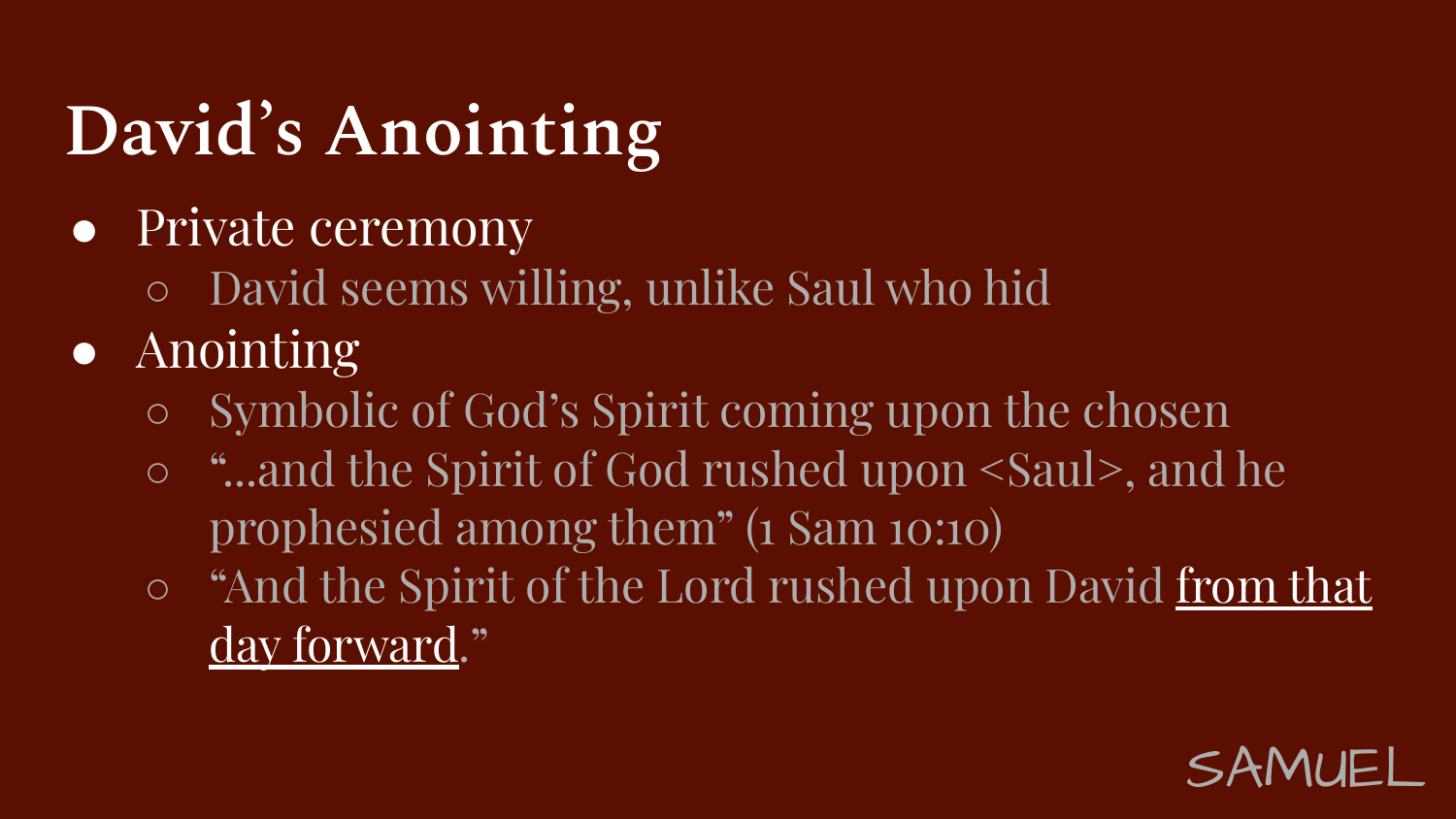#### **The Younger Sons**

Younger sons displacing the firstborn:

- Abel over Cain
- Isaac over Ishmael
- Jacob over Esau
- Joseph over Reuben
- Other examples

God's salvation can come from the young, the weak, the infant, the suffering servant.

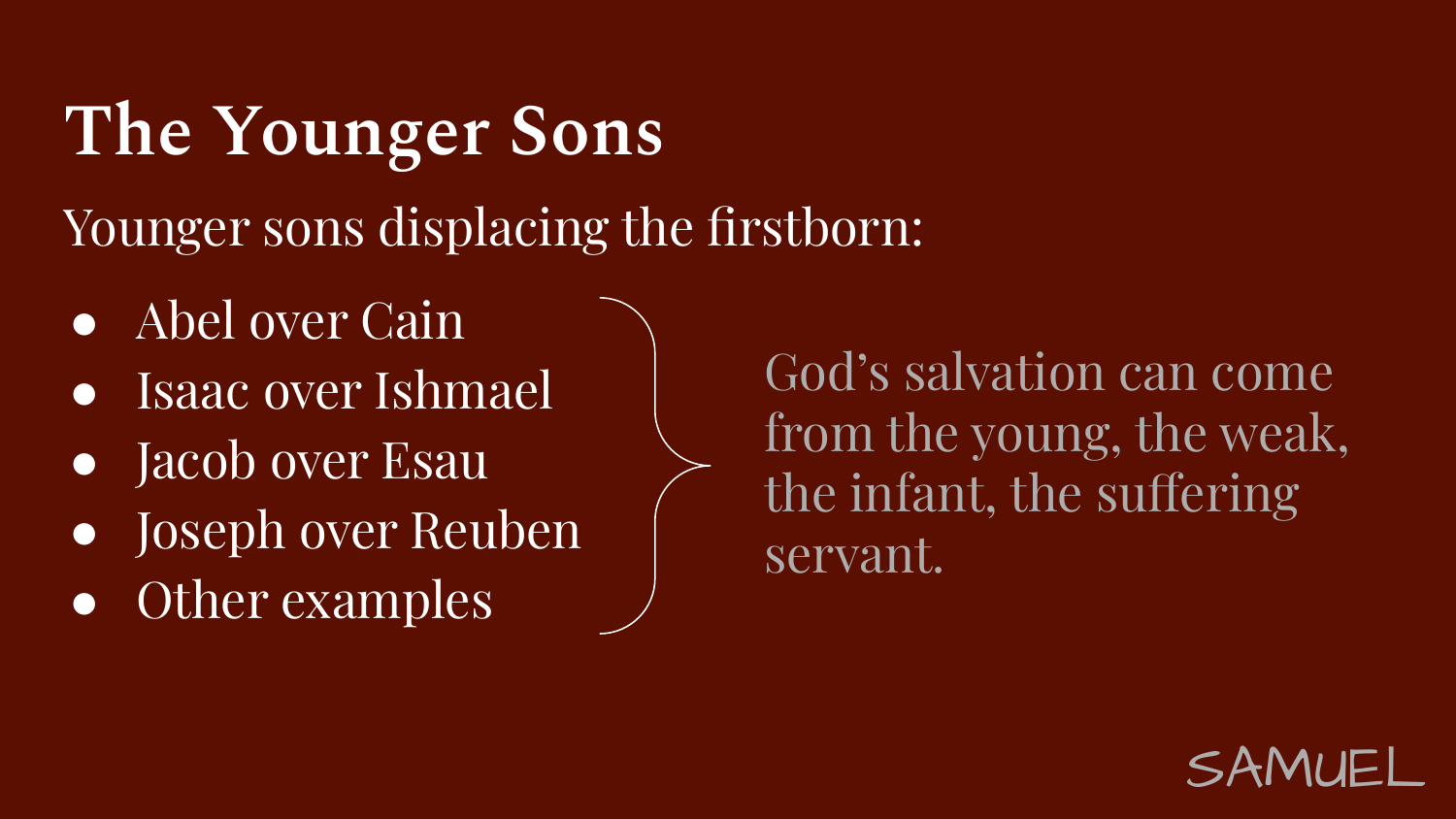# **1 Samuel 16:14-23**

"literary, historical, and theological crux of 1 Samuel as a whole" - *Expositor's Bible Commentary* Ronald Youngblood



 $\mathbf{O}$ *David Playing Harp to Saul*  by Bernado Cavallino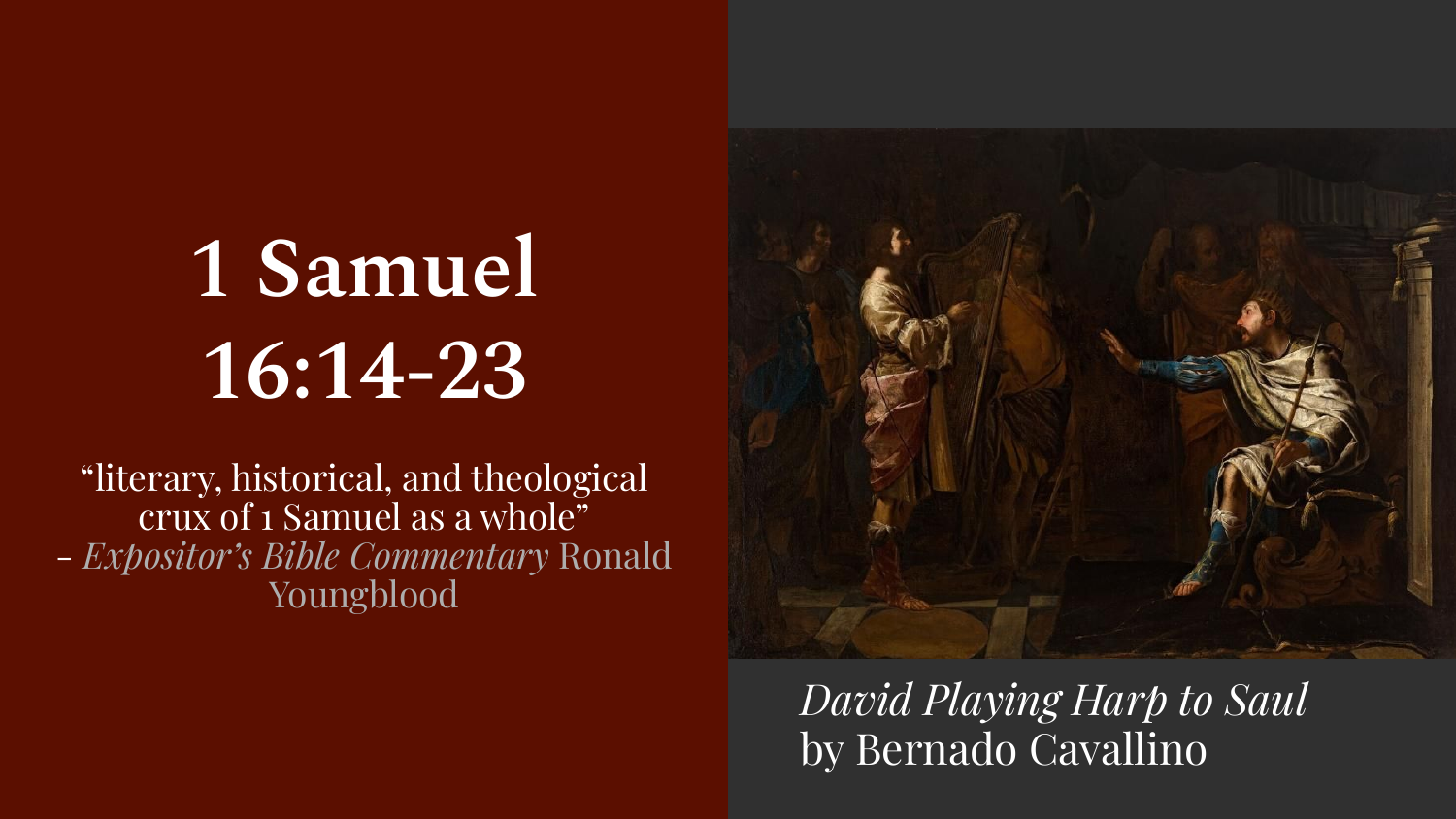#### 1 Samuel 17

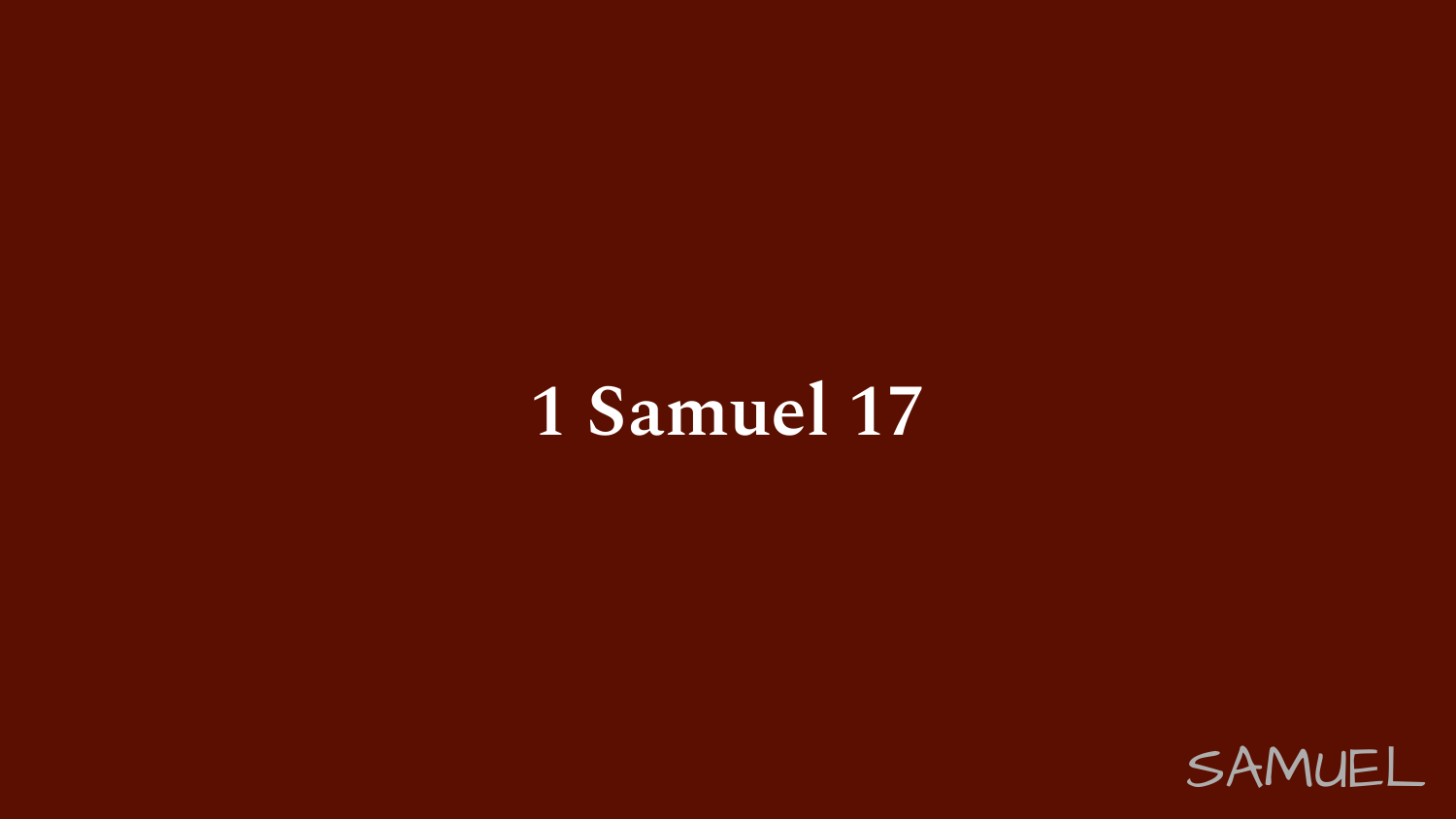#### **Israel's Giant Problem**

Saul, the anointed one

- Anointed to protect Israel from the Philistines
- Stood head and shoulders over the others
- Intimidated by the Philistine giant Goliath

David, the anointed one

- Anointed to deliver Israel
- Led by the Spirit of God
- Motivated to defend Yahweh's name
- Leads Israel in a rout of the Philistines after defeating Goliath

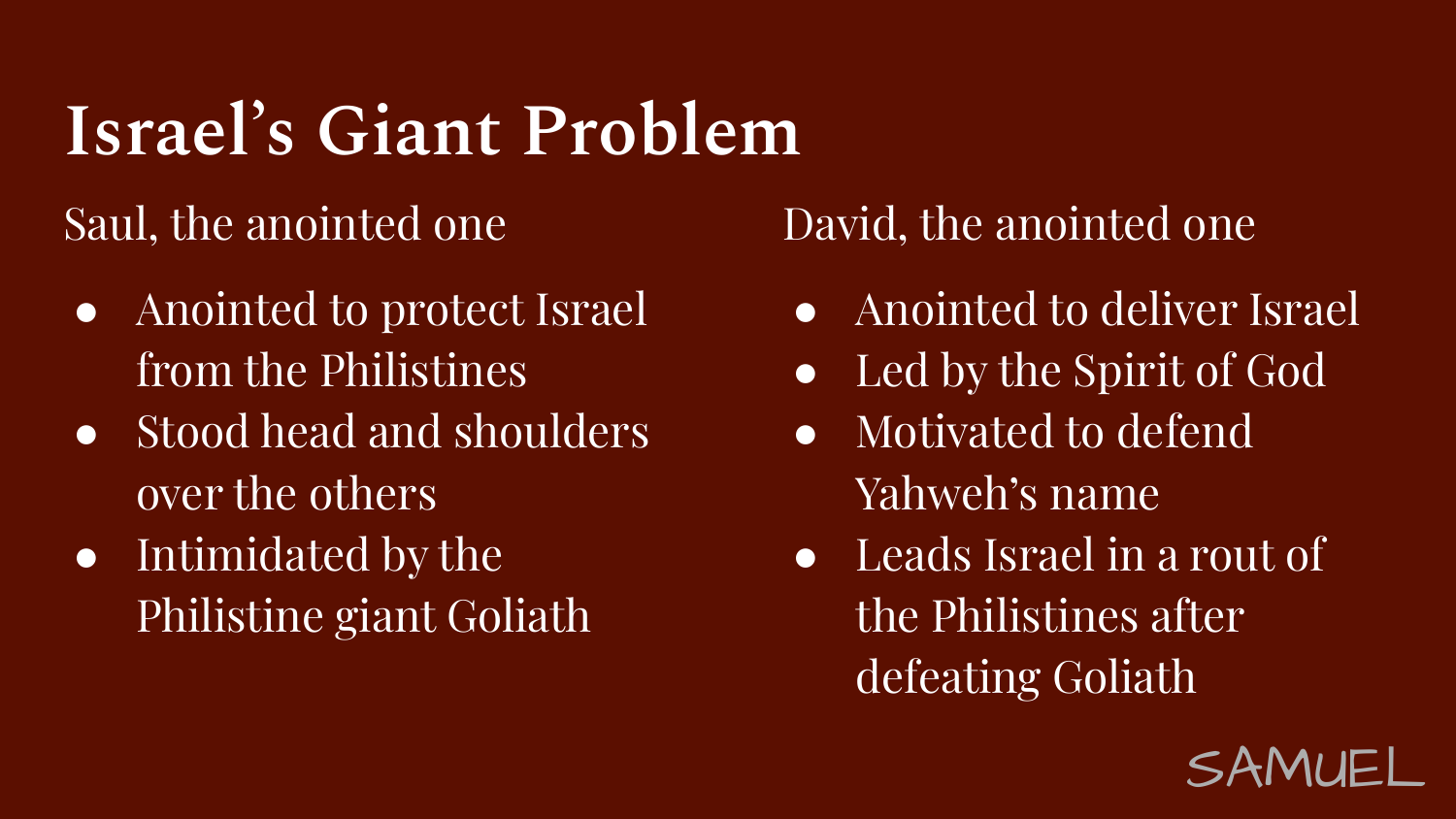#### **Contrasting David and Goliath**

Goliath

Angered by his small opponent

Calls David's shepherd's staff a "stick"

Curses David

Threatens to expose his corpse to the wild animals

David

Says Goliath trusts in armor and weapons

David trusts in Yahweh God

All will know Yahweh is God

"...the battle is the Lord's"

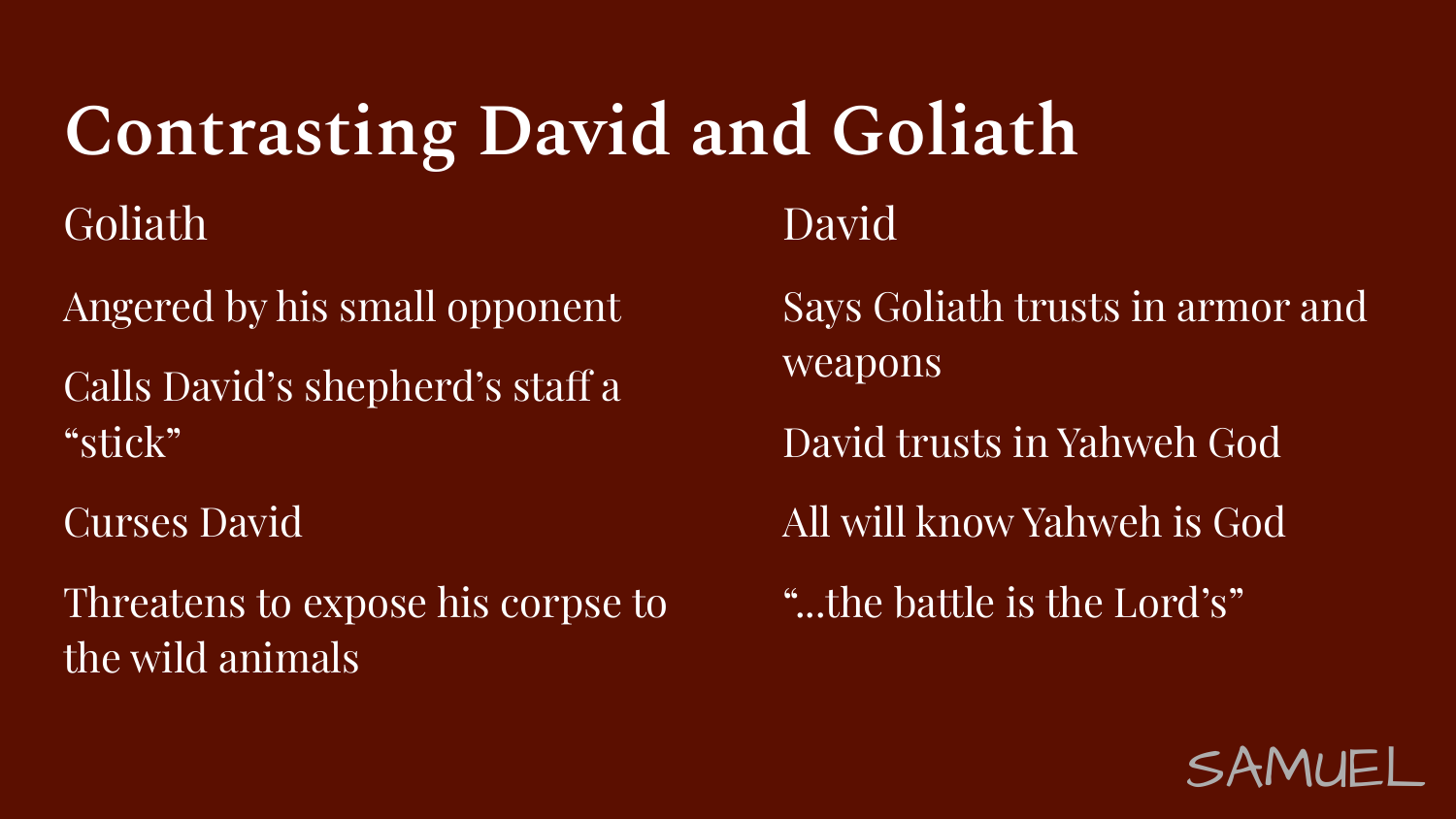### **Spirit-led David**

- David begins to see as God sees
	- He is not intimidated by Goliath
	- He is not impressed with physical stature, armor, or weaponry
	- $\circ$  He is not afraid to fight in the Valley of Elah
	- He sees that God is with him
	- He sees that God will win
	- He sees that God will be glorified

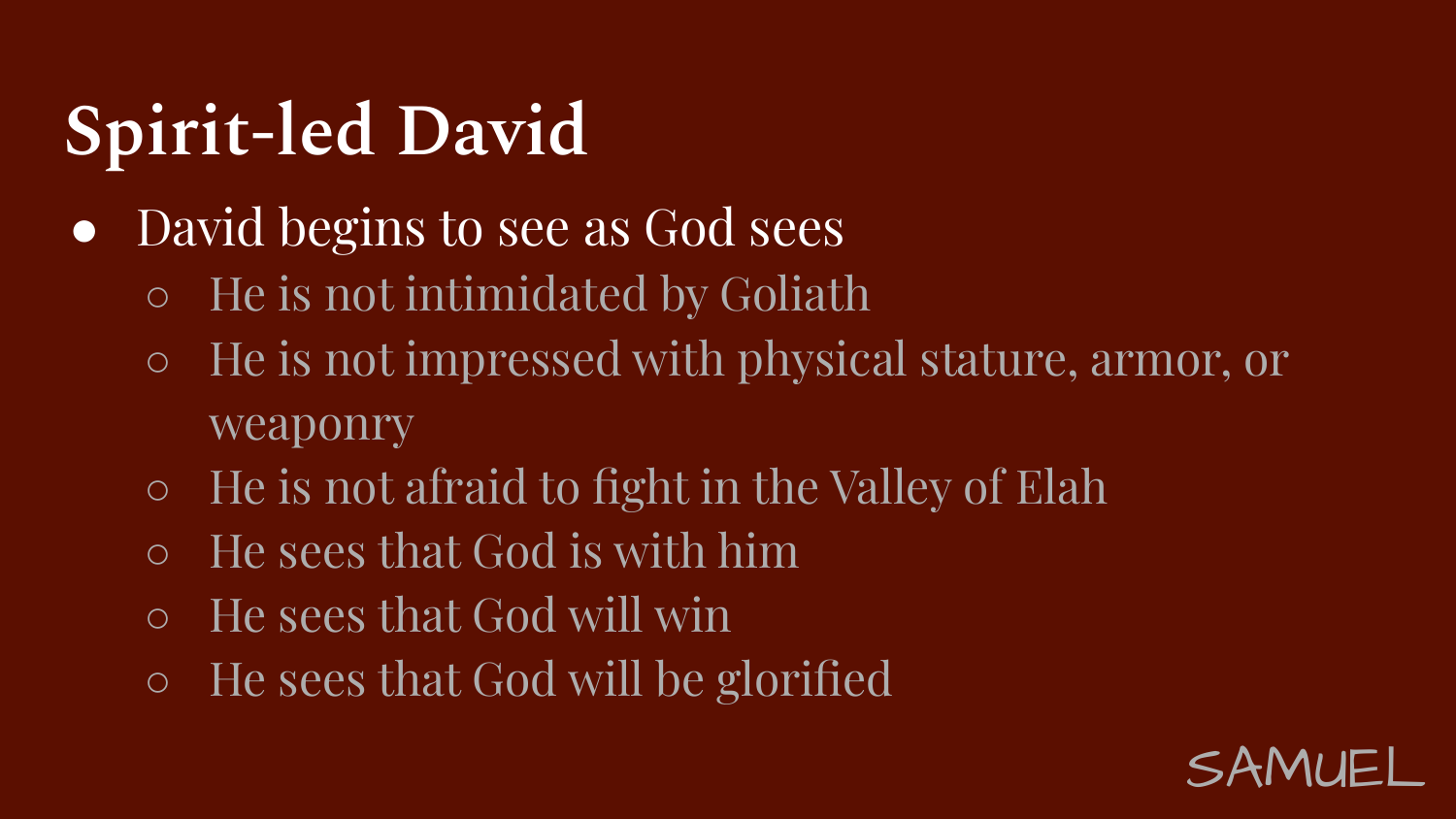### **Spirit-led David**

- Vertical chapter 16
	- God sees and chooses David to be the anointed
	- God's Spirit comes upon David "from that day forward"
- Horizontal chapter 17
	- David sees Goliath and chooses to fight
	- David's courage glorifies God
	- David inspires Israel

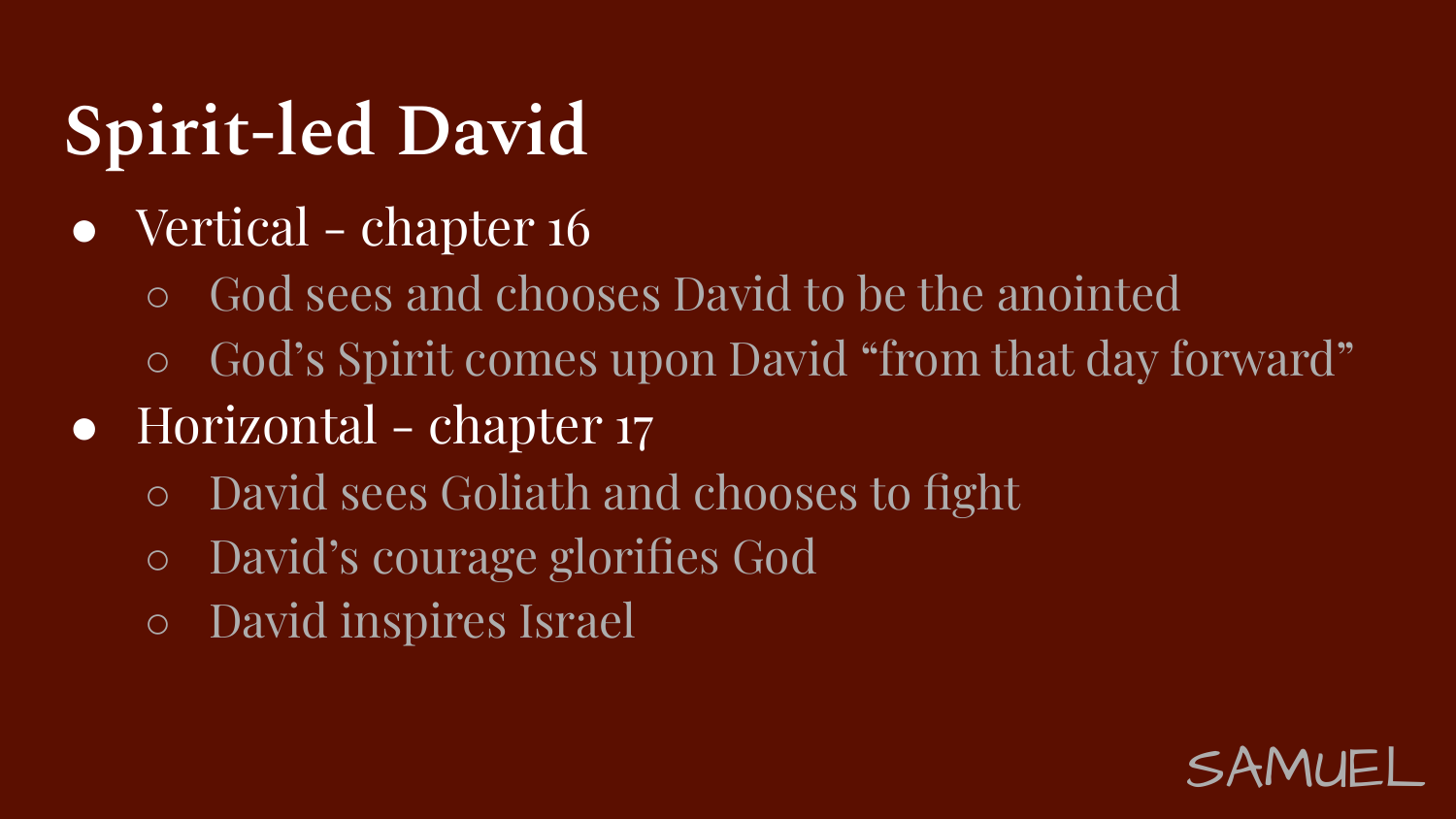#### **Messianism Themes in Samuel**

- 1. The anointed one is God's appointed ruler
- 2. The anointed one trusts in God and is protected by him
- 3. The anointed one of God leads Israel victoriously in battle against the nation's enemies
- 4. The anointed one is a just ruler
- -*NIV Application Bible* Bill T. Arnold

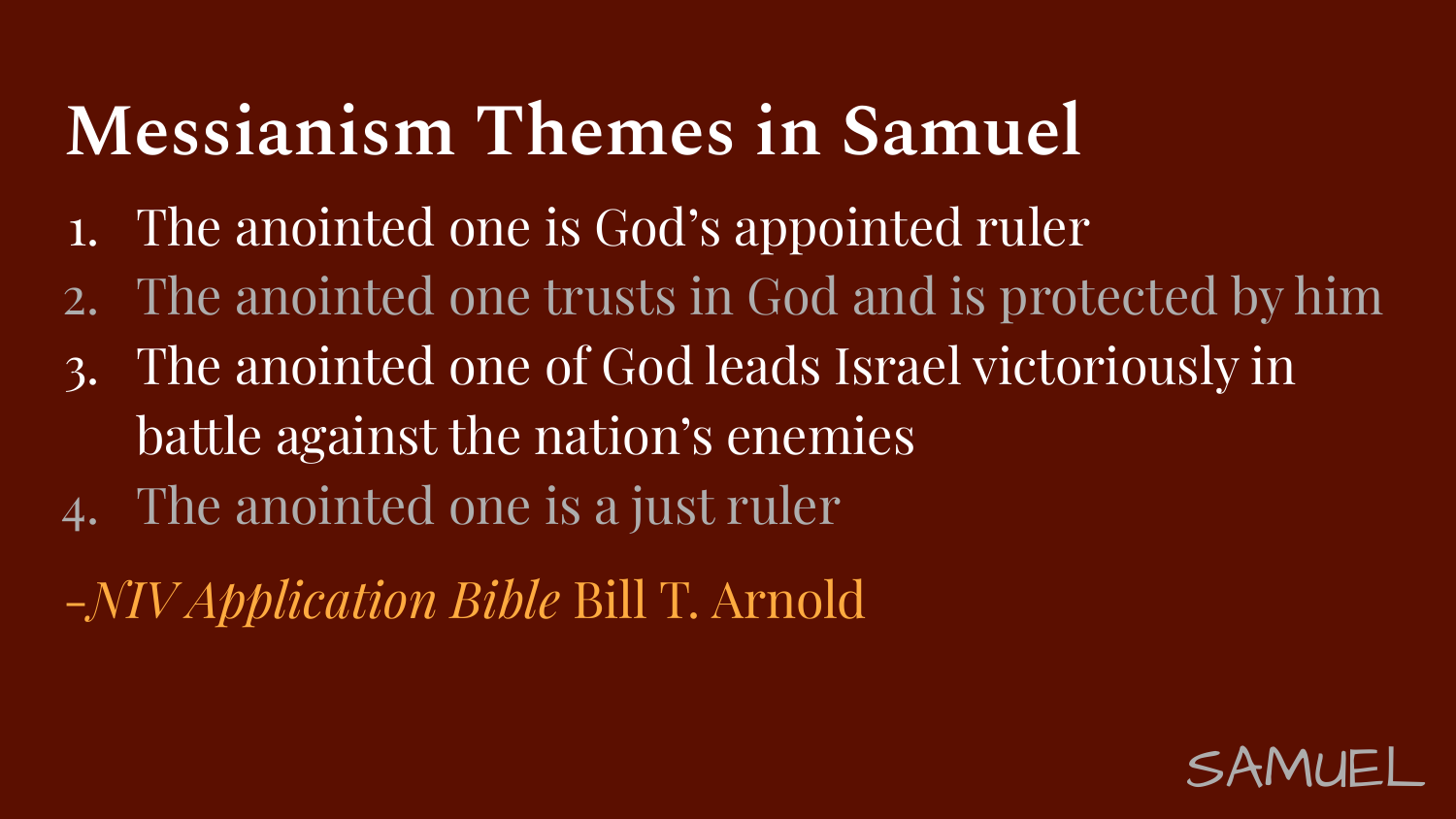#### 1 Samuel 18

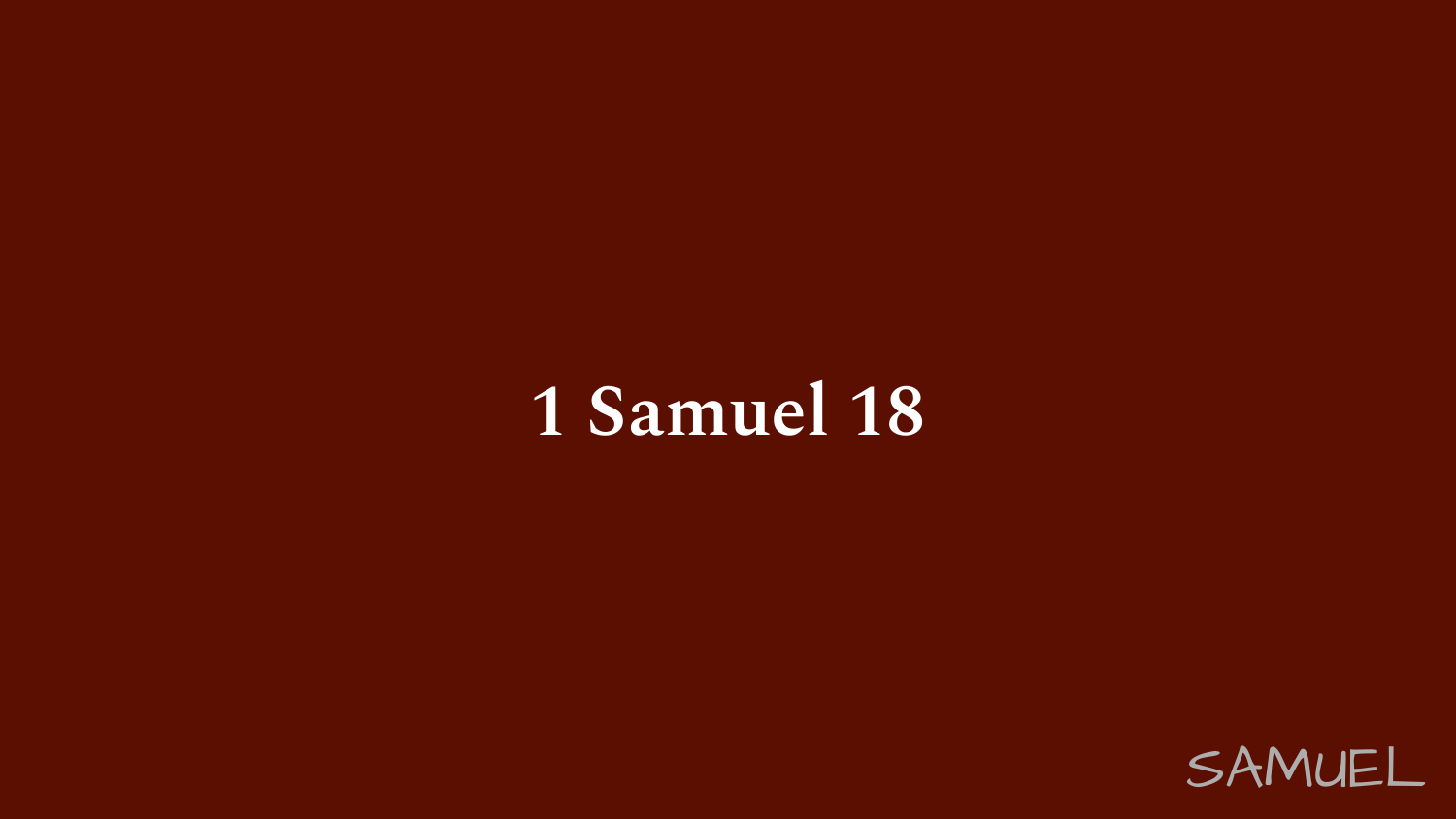#### **David and The Family of Saul**

**Jonathan,** Saul's son (18:1-4) loved David, made a covenant with David, and gave David his robe, armor, and weapons

**Saul** (18:5-16) angry, jealous, murderous

**Michal,** Saul's daughter, (18:20-30) loved David, given to David as a wife

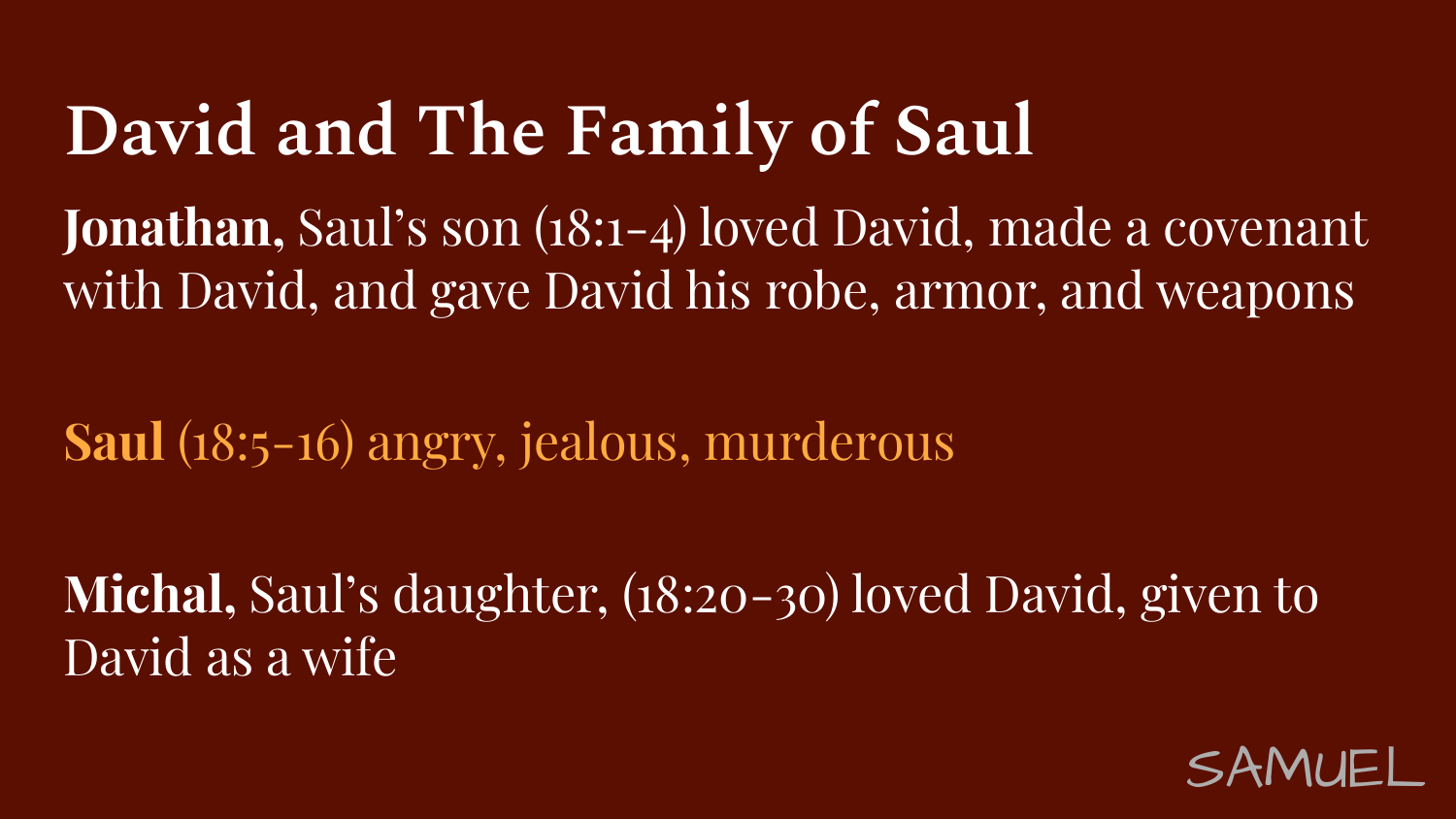#### **David & Jonathan**

*the soul of Jonathan was knit to the soul of David, and Jonathan loved him as his own soul*

- Pro-homosexual intepretations add sexuality
- What then does it mean?
	- Jacob's relationship to his son Benjamin "his life is bound up in the boy's life" (Gen 44:30-31)
	- *○ ahab* (H157) carries political overtones ( J.A. Thompson, Peter Ackroyd, Bill Arnold)

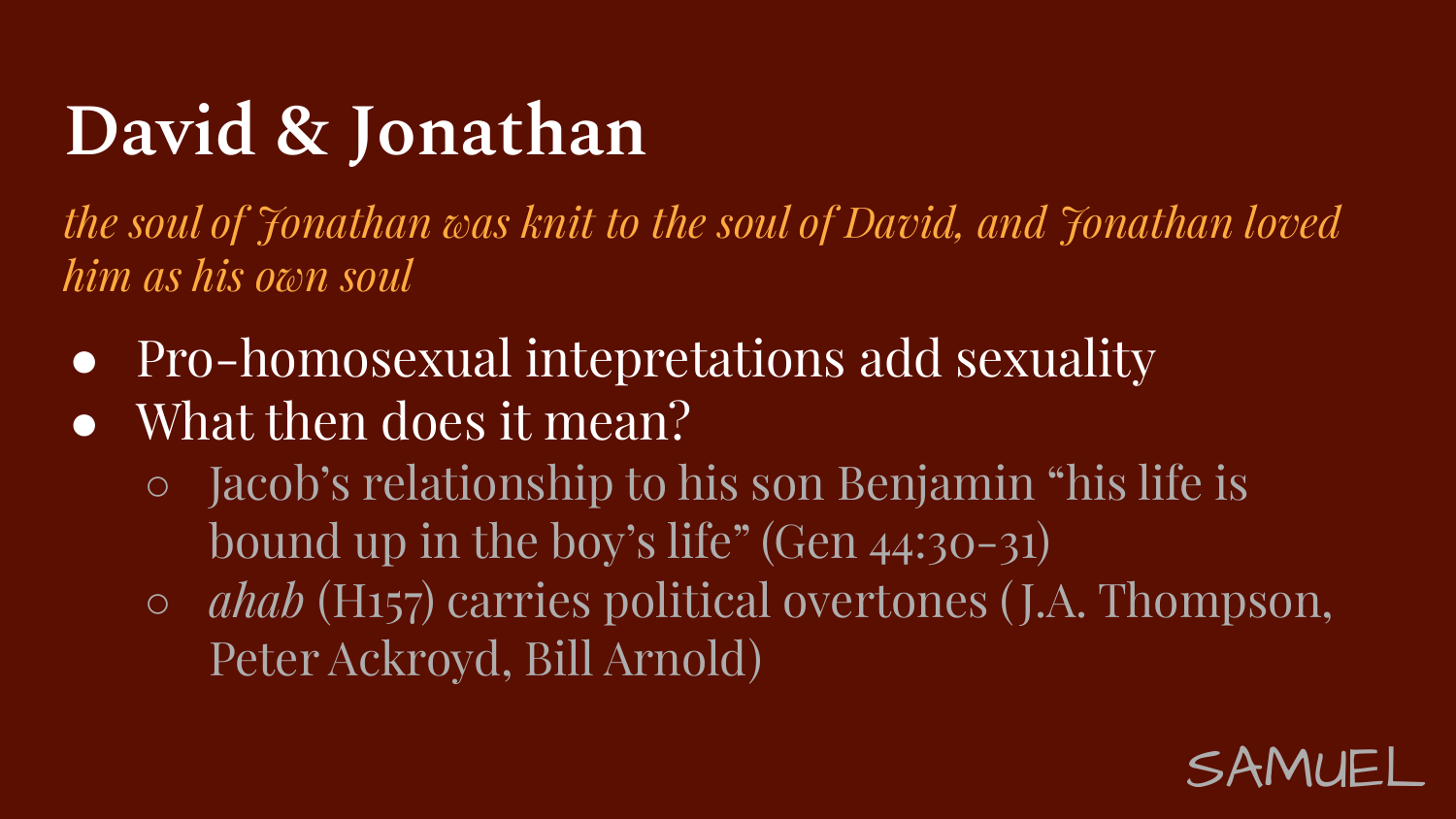#### **Saul's Psychosis**

- Failure
- Jealousy
- Anger
- Attempted Murder
- Willing to give Merab then Michal to David